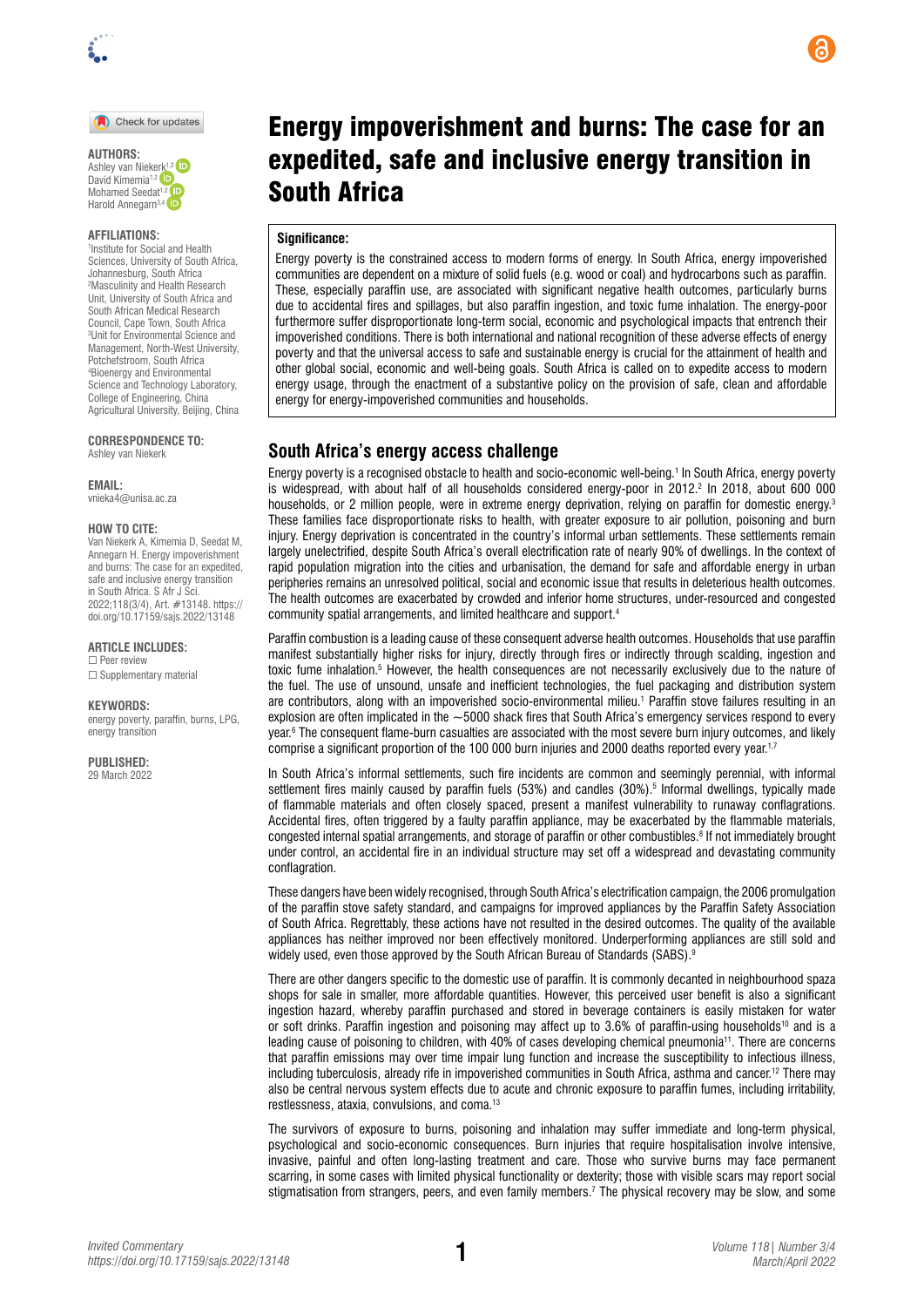health consequences may endure due to the immune and inflammatory responses. Survivors report increased risks for cancer, cardiovascular disease, nervous system disorders, diabetes, musculoskeletal disorders, gastrointestinal disease, and infections over time.14 Psychological outcomes are also reported in the immediate aftermath and may persist, with a significant incidence of post-traumatic stress disorder, depression, and anxiety.<sup>7</sup> The economic impacts are significant  $-$  burn care is expensive. The cost of hospitalisation and treatment for survivors who have sustained burns over 20% of their body ranges between ZAR103 000 and ZAR154 000.1 At least ZAR490 million is spent caring for patients who have suffered paraffin burns.15 Up to ZAR180 million is estimated to be lost annually in razed home structures.<sup>6</sup>

### **International mobilisation and demonstrations of alternative, safe and clean energy**

The adverse health and social impacts of energy poverty have been recognised in the United Nations 2030 Agenda for Sustainable Development, which has declared universal access to safe, affordable, sustainable and modern energy a global priority.<sup>16</sup> The UN's Sustainable Development Goal 7 for universal access to safe and sustainable energy is considered a crucial point on which other global social, economic and well-being goals may depend, including poverty eradication, gender equality and the formation of sustainable cities and communities.<sup>16</sup> South African institutions, such as the Human Rights Commission, have noted that access to safe energy is constitutionally protected and should be recognised as a key aspect of the country's social justice agenda.<sup>17</sup>

This international and national recognition aligns with recent evidence that energy poverty can be addressed by substituting hazardous fuels with cleaner and safer alternatives.<sup>1</sup> In particular, electricity and liquid petroleum gas (LPG) have been globally recognised as clean, safe and health-promotive domestic energy technologies.18 At the same time, in the case of South Africa, others may include ethanol, solar and biogas. Internationally, electricity is a preferred energy carrier due to its versatility, ease of use and 'cleanness' at the point of use. South Africa has made significant efforts with electrification, with 90% of households now connected to the grid compared to 35% three decades ago.

However, adequate electricity access is hampered by cost and grid limitations which often cause even on-grid low-income households to revert to paraffin and other 'dirty' fuels.19 In some instances, LPG may be a more effective replacement for paraffin due to better technological attributes, a low emission profile, ease of use and greater suitability for remote off-grid settings.20 The environmental footprint of LPG is negligible compared to biomass and other hydrocarbon fuels due to its efficient and complete combustion.18 LPG and electricity provide specific respective advantages. The former is thus also recommended as a safe fuel alternative for resource-poor settings.21 There have been encouraging experiences in implementing large LPG initiatives in countries with similar socio-economic and energy profiles to South Africa. These countries include Indonesia, where 50 million households were converted from paraffin to LPG between 2007 and 2011, thus reducing extreme energy poverty and saving on fuel expenses and paraffin subsidies.<sup>22</sup> Despite misperceptions about affordability and safety<sup>17</sup> and concerns that it is a non-renewable fuel, South Africa's and others' uses of LPG have provided encouraging results on user satisfaction<sup>23</sup> and well-being promotion. Despite these good experiences, there has been only limited implementation of LPG or electricity in South Africa's energy-poor locations.

### **A call to action**

In February 2021, a multi-sectoral grouping of South African and international academics, civic coalitions, government and corporate partners joined a No Paraffin! Campaign Webinar Series<sup>1</sup>, hosted by the Academy of Science of South Africa (ASSAf) and the University of South Africa. In these webinars, speakers explored South Africa's inequalities in energy risk, best and emerging safe energy practices, and the institutional and policy pathways for an inclusive domestic energy transition that foregrounds the country's impoverished communities.1 An ASSAf Statement, 'The No Paraffin! Campaign: A Call to Action'<sup>24</sup>

was authored by the authors of this commentary, drawing on the presentations and discussions arising from the Webinar Series. The Call makes an empirical case and an appeal for an accelerated transition to safe, affordable and modern energy, with this energy transition to be actioned, in part, through a No Paraffin! Campaign.<sup>24</sup> The Campaign is to be directed at:

- reducing health risks to the energy-poor, through the phasing out of paraffin as a domestic fuel;
- strengthening protections for paraffin users during phase-out; and
- scaling up implementation of a modern energy alternative, either electricity or LPG, and possibly other locally proven, feasible energy alternatives for energy-poor settings.

The Campaign thus recognises the challenges experienced with the domestic use of paraffin, especially in informal, minimally protected settings. Therefore, it calls on the South African government for more stringent measures to curtail and eventually eliminate the domestic use of paraffin while simultaneously advancing efforts to implement either electrification or, where not suitable, safe and cost-effective alternative energy such as LPG, or a locally proven renewable source. While the Campaign emphasises government leadership and championship, its success is also contingent on public mobilisation and support, local empirically produced information, and a regularised communication strategy, all constituents of previous successful health campaigns.<sup>1</sup> The impact of past initiatives has been maximised where government has championed an issue through partnerships with civil society and community actors, researchers and industry. Broad-based partnerships facilitate the mobilisation of public support for the adoption of behaviours required for the implementation of interventions.<sup>1</sup> The Campaign has proposed a staggered scaling-up of the required energy interventions through specific near- and longer-term measures.<sup>24</sup>

### **Near-term interim measures: Hazard control and removal**

The South African government, licenced appliance manufacturers and distributors, and civic partners are called to champion key near-term policy and implementation recommendations. These recommendations align with established public health approaches that seek to strengthen hazard management through removal while paraffin is being phased out but still in use. The following steps are recommended:

- The manufacturers of paraffin stoves should strengthen efforts to ensure that domestic products comply with design and construction standards. The National Regulator for Compulsory Standards is to increase its enforcement of these standards and curtail, e.g. through harsher penalties, the local manufacture and distribution of risky sub-standard stoves. The current compulsory paraffin stove standard is dated.<sup>25</sup> SABS is requested to institute an urgent review to address its shortcomings.<sup>9</sup>
- SABS should formulate a standard for a bitterant to be added to illuminating paraffin to reduce accidental ingestion and poisoning cases.
- Safety educational campaigns should disseminate information on safe stove use behaviours and emergency responses to prevent or respond to poisoning or fire accidents. This could be further enabled through compulsory stove and paraffin packaging information on safe use.<sup>4</sup> The campaigns should be facilitated as a joint effort between government, industry, academic and relevant civil society groups.

## **Short- to medium-term measures: Engagement, policy, implementation and monitoring**

The South African government is called on to prioritise, develop and enact a substantive policy on safe energy provision for energy-impoverished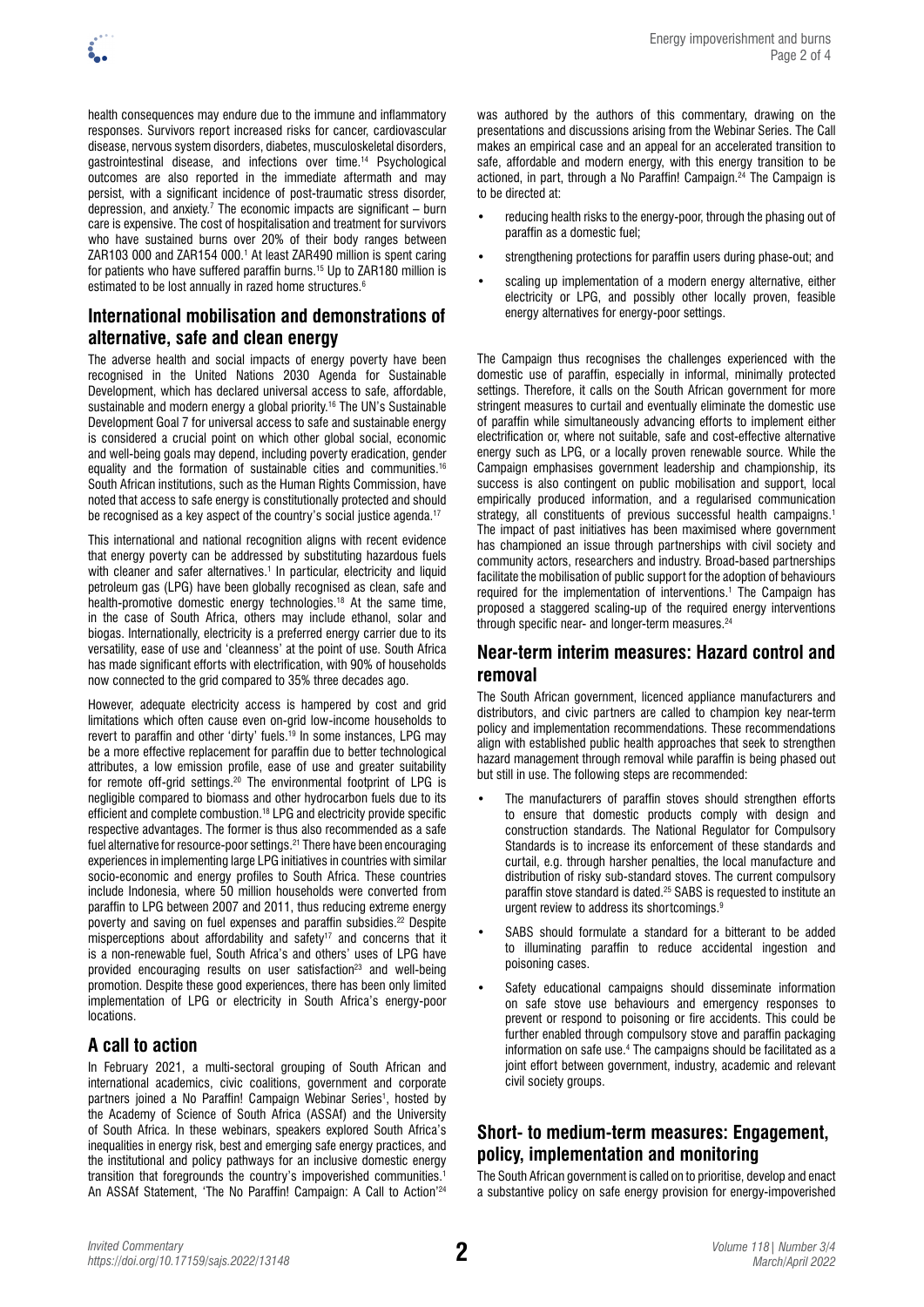

communities and households (alongside other interventions to support suitable housing and regular household incomes in impoverished households and communities). Key elements of this policy should include:

- A White Paper to specify the milestones, timelines and necessary mechanisms for the gradual phase-out of paraffin and the introduction and upscaling of the chosen safer energy alternatives.
- SABS to develop design and construction standards for all emerging domestic energy appliances.
- An engagement strategy to facilitate public interest in an energy transition programme and the use of safe energy alternatives, specifically for affected communities and households. This strategy could include a national awareness campaign to highlight attributes of the replacement energy, the characteristics of replacement appliances, and the required safe stove use behaviour.
- A distribution infrastructure to support energy user access and safe use of the replacement energy. This would include distribution networks, financial support and incentive systems for a sustainable energy technology acquisition, and monitoring of energy distributors and stove producers.
- A monitoring and evaluation programme to determine the readiness of local users to adopt alternative energy, identify implementation issues, assess household energy technology performance and usage patterns, and report on local safety, health and cost outcomes.

Government has a model for the implementation of such campaigns. The District Development Model, or DDM, coordinates the government's response to the interconnected challenges of poverty and is proposed as the governmental focal point for implementing the Campaign in local communities.26 The DDM was launched in 2019 as a model to coordinate the government's response to the challenges of poverty, unemployment and inequality and accelerate and integrate service delivery. Safe and healthy energy provision is key to its mandate. The DDM could initially provide a small-scale platform as a 'real-life' site for targeted implementation, testing, evaluation and demonstration of replacement energy to establish context-specific safe energy usage practices and concerns. This initial implementation would provide a platform for local empirical support to enable coordinated, phased, and broader scale rollouts to transition energy-poor communities away from high-risk energy carriers and technologies.<sup>24</sup>

This Campaign therefore aligns with the United Nations 2030 Sustainable Development Goal on universal access to safe and sustainable energy. It responds to persisting and widespread energy impoverishment in South Africa, the complex health and safety challenges specifically to domestic paraffin use, and recent demonstrations of feasible alternatives. The Campaign calls for championship from government, civil society, research and industry; local empirical research into the use, impact and cost-effectiveness of alternative energy; a scaled-up implementation plan for the safe energy carrier; and the adoption of clear milestones to record progression towards more equitable, safe and healthy energy use in South Africa.<sup>24</sup>

### **Competing interests**

We have no competing interests to declare.

### **References**

- 1. Academy of Science of South Africa (ASSAf). 'No Paraffin! Campaign': National roundtable discussion webinar series. Pretoria: ASSAf; 2021. [http://](http://dx.doi.org/10.17159/assaf.2021/0078) [dx.doi.org/10.17159/assaf.2021/0078](http://dx.doi.org/10.17159/assaf.2021/0078)
- 2. South African Department of Energy (DoE). A survey of energy related behaviour and perceptions in South Africa: The residential sector. Pretoria: DoE; 2013. Available from: [http://www.energy.gov.za/files/media/Pub/DoE-](http://www.energy.gov.za/files/media/Pub/DoE-2013-Survey-of-EnergyRelated-Behaviour-and-Perception-in-SA.pdf)[2013-Survey-of-EnergyRelated-Behaviour-and-Perception-in-SA.pdf](http://www.energy.gov.za/files/media/Pub/DoE-2013-Survey-of-EnergyRelated-Behaviour-and-Perception-in-SA.pdf)
- 3. StatsSA. General household survey 2018: Statistical release P0318 [document on the Internet]. c2019 [cited 2021 May 12]. Available from: <http://www.statssa.gov.za/publications/P0318/P03182018.pdf>
- 4. Kimemia D, Van Niekerk A, Seedat M. Paraffin dangers, health and socioeconomic consequences: Urgent need for policy action. S Afr Med J. 2021;111(1):17–19. <https://doi.org/10.7196/SAMJ.2020.v111i1.15095>
- 5. Kimemia D, Vermaak C, Pachauri S, Rhodes B. Burns, scalds and poisonings from household energy use in South Africa: Are the energy poor at greater risk? Energy Sustain Dev. 2014;18:1–8. [https://doi.org/10.1016/j.](https://doi.org/10.1016/j.esd.2013.11.011) [esd.2013.11.011](https://doi.org/10.1016/j.esd.2013.11.011)
- 6. Fire Protection Association of South Africa. Informal settlement fires 2018 [webpage on the Internet]. c2018 [cited 2021 May 11]. Available from: [http://](http://www.fpasa.co.za/140-informal-settlement-fires-2018) [www.fpasa.co.za/140-informal-settlement-fires-2018](http://www.fpasa.co.za/140-informal-settlement-fires-2018)
- 7. Van Niekerk A. Burn-related injuries. In: McQueen D, editor. Oxford Research Encyclopedia of Global Public Health. New York: Oxford University Press. Forthcoming 2022.
- 8. Van Niekerk A, Reimers A, Laflamme L. Area characteristics and determinants of childhood burn injury in Cape Town. Public Health. 2006;120(2):115–124. <https://doi.org/10.1016/j.puhe.2005.08.015>
- 9. Kimemia D, Van Niekerk A, Govender R, Seedat M. Burns and fires in South Africa's informal settlements: Have approved kerosene stoves improved safety? Burns. 2018;44(4):969–979. [https://doi.org/10.1016/j.](https://doi.org/10.1016/j.burns.2017.11.006) [burns.2017.11.006](https://doi.org/10.1016/j.burns.2017.11.006)
- 10. Matzopoulos R, Jordaan E, Carolissen G. Safety issues relating to paraffin usage in Eshane, Kwazulu-Natal. J Energy South Afr. 2006;17(3):4–9. [https://](https://doi.org/10.17159/2413-3051/2006/v17i3a3242) [doi.org/10.17159/2413-3051/2006/v17i3a3242](https://doi.org/10.17159/2413-3051/2006/v17i3a3242)
- 11. UCT Pathology Learning Centre. Paraffin [webpage on the Internet]. No date [cited 2021 Feb 24]. Available from: [http://www.pathologylearningcentre.uct.](http://www.pathologylearningcentre.uct.ac.za/harmful-substances-paraffin) [ac.za/harmful-substances-paraffin](http://www.pathologylearningcentre.uct.ac.za/harmful-substances-paraffin)
- 12. Lam NL, Smith KR, Gauthier A, Bateset MN. Kerosene: A review of household uses and their hazards in low- and middle-income countries. J Toxicol Environ Health B Crit Rev. 2012;15(6):396–432. [https://doi.org/10.1080/10937404](https://doi.org/10.1080/10937404.2012.710134) [.2012.710134](https://doi.org/10.1080/10937404.2012.710134)
- 13. Chilcott RP. Compendium of chemical hazards: Kerosene (fuel oil). Didcot: UK Health Protection Agency; 2006. Available from: [https://www.who.int/ipcs/](https://www.who.int/ipcs/emergencies/kerosene.pdf) [emergencies/kerosene.pdf](https://www.who.int/ipcs/emergencies/kerosene.pdf)
- 14. Barrett LW, Fear VS, Waithman JC, Wood FM, Fear MW. Understanding acute burn injury as a chronic disease. Burns & Trauma. 2019;7:23. [https://doi.](https://doi.org/10.1186/s41038-019-0163-2) [org/10.1186/s41038-019-0163-2](https://doi.org/10.1186/s41038-019-0163-2)
- 15. World Health Organization. Burns: Economic impact [webpage on the Internet]. c2018 [cited 2020 May 06]. Available from: [https://www.who.int/](https://www.who.int/news-room/fact-sheets/detail/burns) [news-room/fact-sheets/detail/burns](https://www.who.int/news-room/fact-sheets/detail/burns)
- 16. United Nations. Accelerating SDG 7 achievement: SDG 7 policy briefs in support of the high-level political forum [document on the Internet]. c2019 [cited 2020 Jun 20]. Available from: [https://sustainabledevelopment.un.org/](https://sustainabledevelopment.un.org/content/documents/22877UN_FINAL_ONLINE_20190523.pdf) [content/documents/22877UN\\_FINAL\\_ONLINE\\_20190523.pdf](https://sustainabledevelopment.un.org/content/documents/22877UN_FINAL_ONLINE_20190523.pdf)
- 17. Thipanye T. The right to energy and electricity. NewzRoom Africa. 13 May 2021.
- 18. World Health Organization. Increasing the use of liquefied petroleum gas in cooking in developing countries [document on the Internet]. c2017 [cited 2022 Jan 12]. Available from: [https://documents1.worldbank.org/curated/](https://documents1.worldbank.org/curated/en/707321494347176314/pdf/114846-REVISED-LW74-LJ-fin-logo-OKR.pdf) [en/707321494347176314/pdf/114846-REVISED-LW74-LJ-fin-logo-OKR.](https://documents1.worldbank.org/curated/en/707321494347176314/pdf/114846-REVISED-LW74-LJ-fin-logo-OKR.pdf) [pdf](https://documents1.worldbank.org/curated/en/707321494347176314/pdf/114846-REVISED-LW74-LJ-fin-logo-OKR.pdf)
- 19. Tait L, Merven B, Senatla M. Investigating the current and future roles of paraffin in South Africa. Cape Town: Energy Research Centre, University of Cape Town; 2013. Available from: [https://media.africaportal.org/](https://media.africaportal.org/documents/13Tait-etal_Paraffin_in_SA.pdf) [documents/13Tait-etal\\_Paraffin\\_in\\_SA.pdf](https://media.africaportal.org/documents/13Tait-etal_Paraffin_in_SA.pdf)
- 20. Kimemia D, Van Niekerk A. Cookstove options for safety and health: Comparative analysis of technological and usability attributes. Energy Policy. 2017;105:451–457. <https://doi.org/10.1016/j.enpol.2017.03.022>
- 21. World Health Organization (WHO). Burning opportunity: Clean household energy for health, sustainable development, and wellbeing of women and children. Geneva: WHO; 2016. Available from: [https://apps.who.int/iris/](https://apps.who.int/iris/bitstream/handle/10665/204717/9789241565233_eng.pdf?sequence=1) [bitstream/handle/10665/204717/9789241565233\\_eng.pdf?sequence=1](https://apps.who.int/iris/bitstream/handle/10665/204717/9789241565233_eng.pdf?sequence=1)